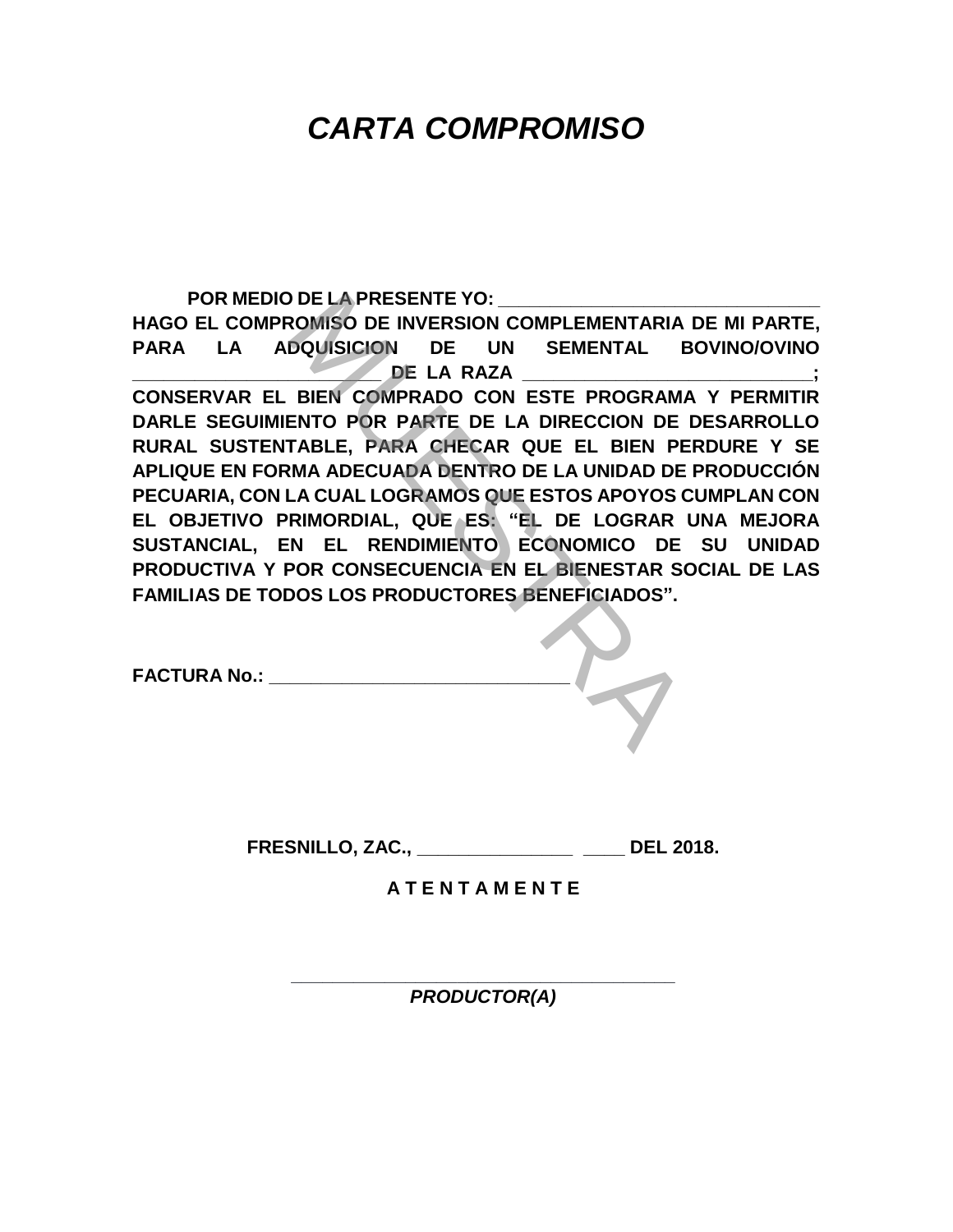**POR MEDIO DE LA PRESENTE YO: \_\_\_\_\_\_\_\_\_\_\_\_\_\_\_\_\_\_\_\_\_\_\_\_\_\_\_\_\_\_\_ HAGO EL COMPROMISO DE INVERSION COMPLEMENTARIA DE MI PARTE,**  PARA LA ADQUISICION DE: **CONSERVANDO EL BIEN COMPRADO CON ESTE PROGRAMA Y PERMITIR DARLE SEGUIMIENTO POR PARTE DE LA DIRECCION DE DESARROLLO RURAL SUSTENTABLE, PARA CHECAR QUE EL BIEN PERDURE Y SE APLIQUE EN FORMA ADECUADA DENTRO DE LA UNIDAD DE PRODUCCIÓN AGRICOLA, CON LA CUAL LOGRAREMOS QUE ESTOS APOYOS CUMPLAN CON EL OBJETIVO PRIMORDIAL, QUE ES: "EL DE LOGRAR UNA MEJORA SUSTANCIAL, EN EL RENDIMIENTO ECONOMICO DE SU UNIDAD PRODUCTIVA Y POR CONSECUENCIA EN EL BIENESTAR SOCIAL DE LAS FAMILIAS DE TODOS LOS PRODUCTORES BENEFICIADOS".** DE LA PRESENTE YO:<br>
NOMISO DE INVERSION COMPLEMENTARIA I<br>
QUISICION DE:<br>
EL BIEN COMPRADO CON ESTE PROGRAM.<br>
ENTO POR PARTE DE LA DIRECCION DE I<br>
TABLE, PARA CHECAR QUE EL BIEN PEI<br>
NA ADECUADA DENTRO DE LA UNIDAD DE I<br>
LA

| <b>FACTURA No.:</b> |  |
|---------------------|--|
|                     |  |

**FRESNILLO, ZAC., \_\_\_\_\_\_\_\_\_\_\_\_\_\_\_ \_\_\_\_ DEL 2018.**

**A T E N T A M E N T E**

**\_\_\_\_\_\_\_\_\_\_\_\_\_\_\_\_\_\_\_\_\_\_\_\_\_\_\_\_\_\_\_\_\_\_\_\_\_** *PRODUCTOR(A)*

**IMPLEMENTO**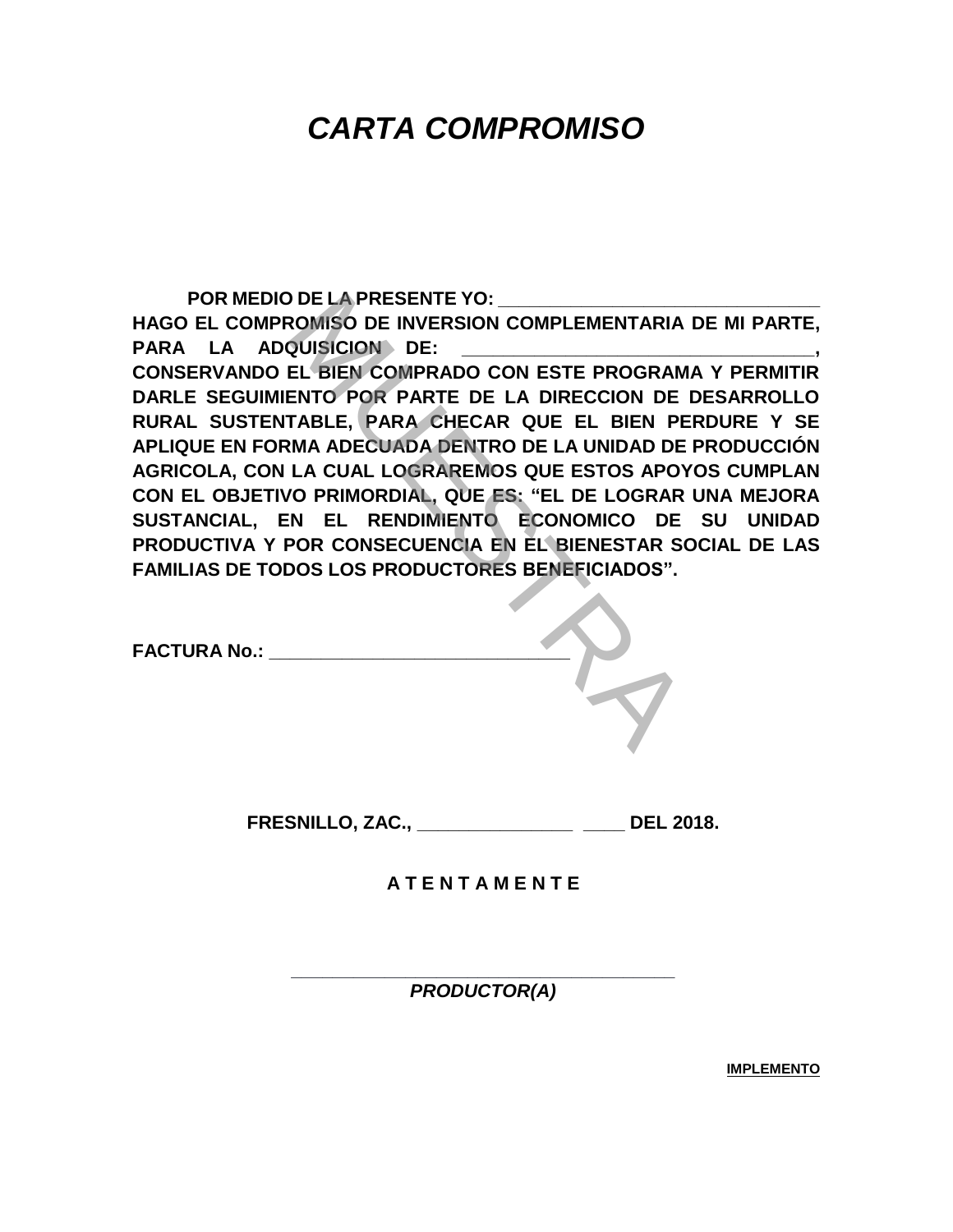**POR MEDIO DE LA PRESENTE YO: \_\_\_\_\_\_\_\_\_\_\_\_\_\_\_\_\_\_\_\_\_\_\_\_\_\_\_\_\_\_\_ HAGO EL COMPROMISO DE INVERSION COMPLEMENTARIA DE MI PARTE,**  PARA LA ADQUISICION DE: **CONSERVANDO EL BIEN COMPRADO CON ESTE PROGRAMA Y PERMITIR DARLE SEGUIMIENTO POR PARTE DE LA DIRECCION DE DESARROLLO RURAL SUSTENTABLE, PARA CHECAR QUE EL BIEN PERDURE Y SE APLIQUE EN FORMA ADECUADA DENTRO DE LA UNIDAD DE PRODUCCIÓN AGRICOLA, CON LA CUAL LOGRAREMOS QUE ESTOS APOYOS CUMPLAN CON EL OBJETIVO PRIMORDIAL, QUE ES: "EL DE LOGRAR UNA MEJORA SUSTANCIAL, EN EL RENDIMIENTO ECONOMICO DE SU UNIDAD PRODUCTIVA Y POR CONSECUENCIA EN EL BIENESTAR SOCIAL DE LAS FAMILIAS DE TODOS LOS PRODUCTORES BENEFICIADOS".** DE LA PRESENTE YO:<br>
NOMISO DE INVERSION COMPLEMENTARIA I<br>
QUISICION DE:<br>
EL BIEN COMPRADO CON ESTE PROGRAM.<br>
ENTO POR PARTE DE LA DIRECCION DE I<br>
TABLE, PARA CHECAR QUE EL BIEN PEI<br>
NA ADECUADA DENTRO DE LA UNIDAD DE I<br>
LA



**FRESNILLO, ZAC., \_\_\_\_\_\_\_\_\_\_\_\_\_\_\_ \_\_\_\_ DEL 2018.**

**A T E N T A M E N T E**

**\_\_\_\_\_\_\_\_\_\_\_\_\_\_\_\_\_\_\_\_\_\_\_\_\_\_\_\_\_\_\_\_\_\_\_\_\_** *PRODUCTOR(A)*

**SEMILLA - FERTILIZANTE – HUERTOS DE TRASPATIO**